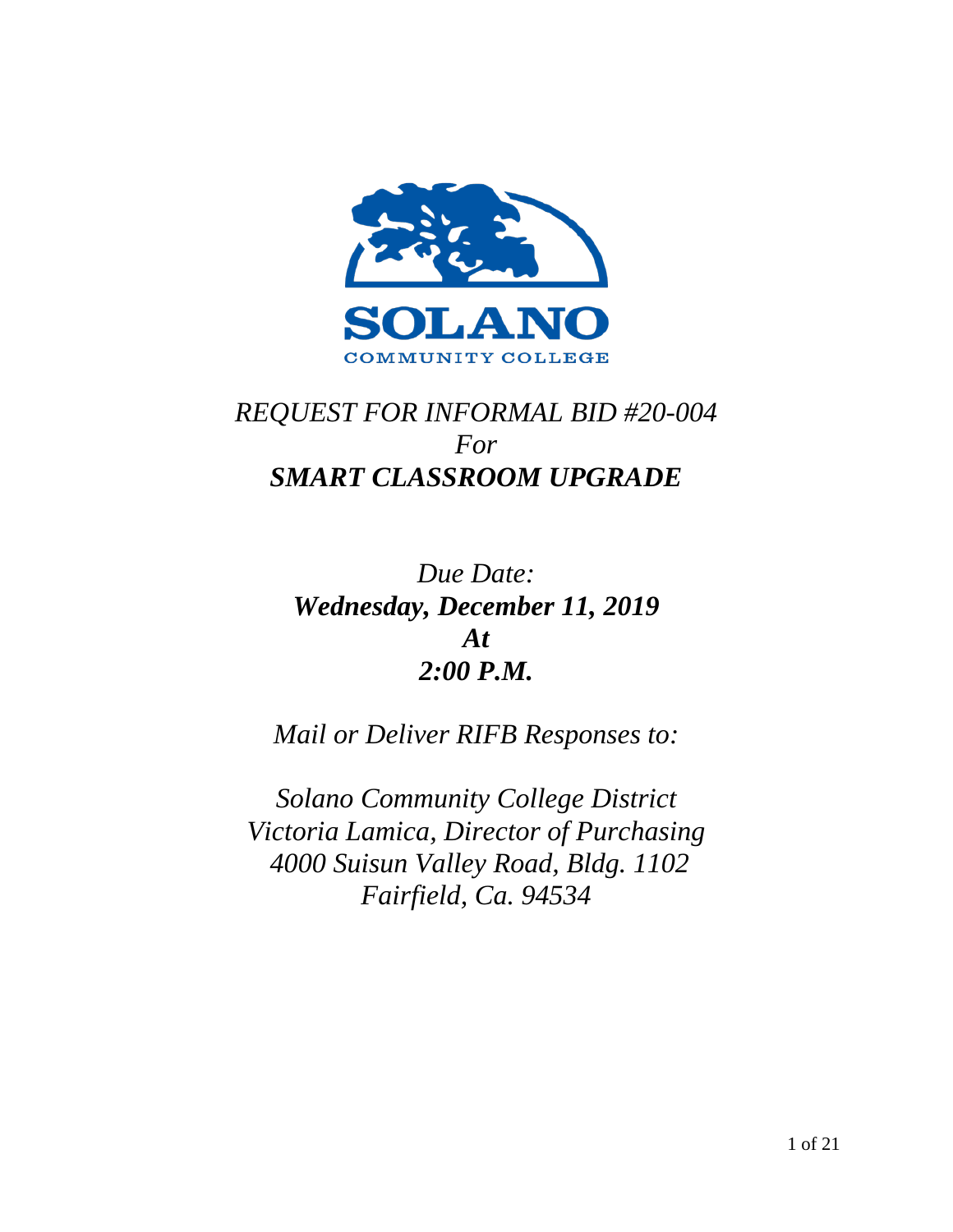The District is committed to providing a consistent, high quality teaching and learning environment for its students and faculty. The use of technology to support instruction is integral to achieving this goal. Whether it be audio/visual systems, communication technologies, or network technologies it is important that a team of experienced professionals are involved in improvement of our instructional classrooms and laboratories.

### **General RIFB Scope of Work Plan**

This RIFB will be for the termination and removal of dated equipment and low voltage wiring; and the installation of new AV equipment, including, but not limited to projector, screen, mounted speakers, and associated low voltage cabling "Leviton" (or equal) to produce Smart Classrooms for 70 classrooms within the Solano Community College District's campus sites (Fairfield, Vacaville and Vallejo).

All equipment shall be owner furnished, contractor installed (OFCI), except the AV Wall Box at the teacher station and any wall plates/jacks. Any product substitutions or modifications to equipment requires prior approval by District's IT Project Manager.

The intent is to award this RIFB to the lowest bidder.

## **Notice to Bidders**

#### **NOTICE INVITING INFORMAL BIDS California Uniform Public Construction Cost Accounting Act**

**NOTICE IS HEREBY GIVEN** that Solano Community College District, State of California, hereby calls for sealed informal bids – Smart Classroom Upgrade Project at Solano Community College, Informal Bid No. 20-004 for the installation and cabling of owner furnished projector, screen, projector ceiling box kits and speakers in 70 classrooms around the District, project estimate is \$120,000, requiring bid bond/performance and/or payment bonds to be delivered to Victoria Lamica, Director of Purchasing, 4000 Suisun Valley Road, Bldg. 1102, Fairfield, California 94534 until Wednesday, December 11, 2019 at 2:00 p.m. at which time and place said informal bids will be opened. Faxed or emailed informal bids will not be accepted.

There will be a Mandatory, Pre-Bid Conference and Job Walk, Tuesday, November 26, 2019, 10:00 a.m. at Solano College, 4000 Suisun Valley Road, Fairfield, California 94534, Bond Construction Trailer, Room 1103. *Campus maps are available* [www.solano.edu](http://www.solano.edu/) .

Informal bids shall be presented in accordance with the specifications for the same, which are on file with the Director of Purchasing, Purchasing Department at the office address listed above. Informal bid specifications will be available at on-line at <http://www.solano.edu/purchasing/informal.php> .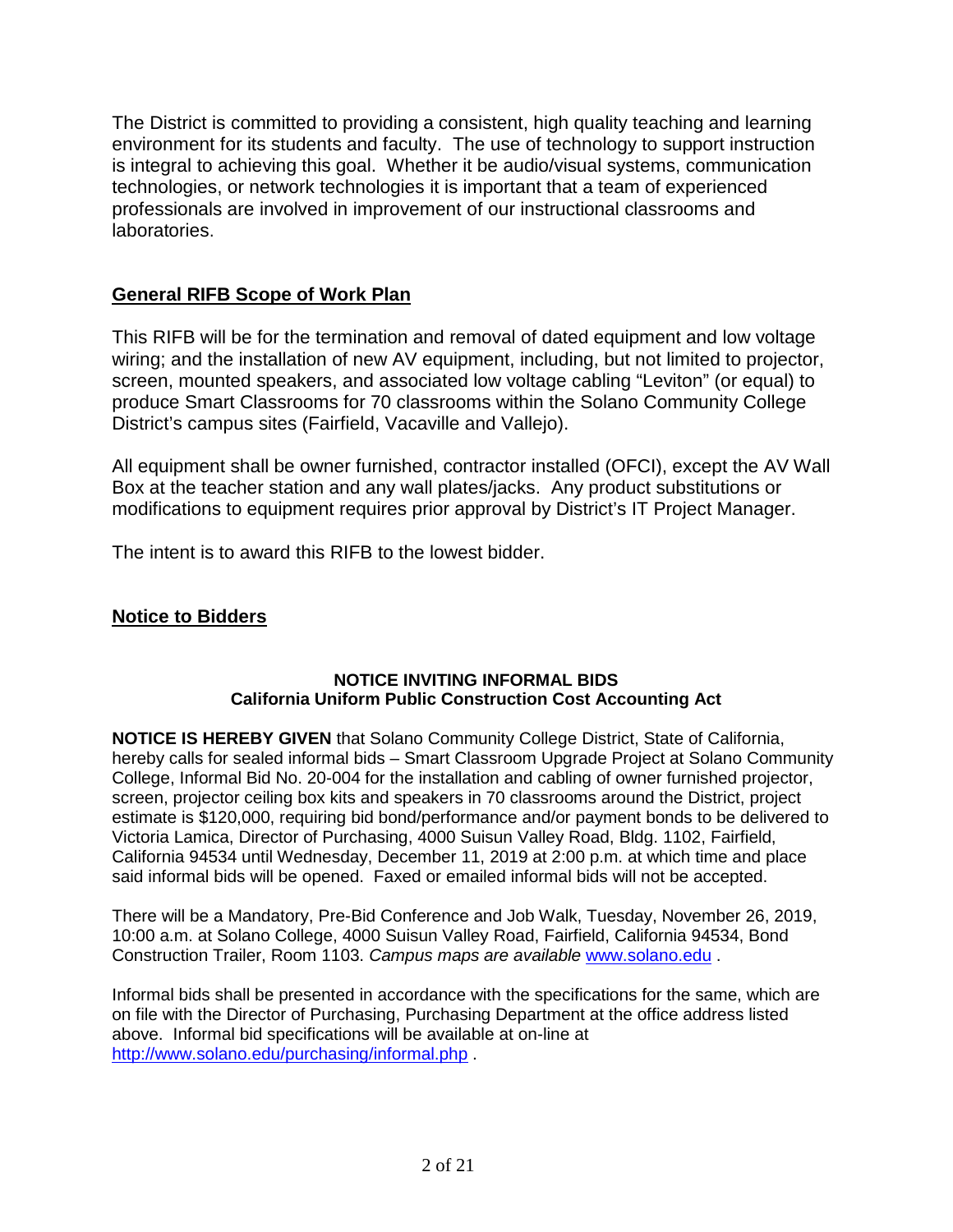Inquiries regarding this bid should be directed to Department of Purchasing, e-mail [Victoria.Lamica@Solano.edu](mailto:Victoria.Lamica@Solano.edu) Reference Informal Bid No. 20-004 on all inquiries.

The Board of Trustees reserves the right to reject any and all informal bids and any and all items of such informal bids. This informal bid shall be subject to any and all applicable laws, regulations and standards, in accordance with the California Uniform Public Construction Cost Accounting Act. For more information, please refer to the Purchasing Website at <http://www.solano.edu/purchasing/informal.php> .

# **Instruction to Bidders**

- **1. Preparation and Submittal of Bid Proposal.**
	- **1.1 Bid Proposal Preparation.** All information required by the bid forms must be completely and accurately provided. Numbers shall be stated in both words and figures where so indicated in the bid forms; conflicts between a number stated in words and in figures are governed by the words. Partially completed Bid Proposals or Bid Proposals submitted on other than the bid forms included herein are non-responsive and will be rejected. Bid Proposals not conforming to these Instructions for Bidders may be deemed non-responsive and rejected.
	- **1.2 Bid Proposal Submittal**. Bid Proposals shall be submitted at the place designated in sealed envelopes bearing on the outside the Bidder's name and address along with an identification of the Work for which the Bid Proposal is submitted. Bidders are solely responsible for timely submission of Bid Proposals to the District at the place designated.
	- **1.3 Date and Time of Bid Proposal Submittal.** The District will place a date/time stamp machine in a conspicuous location at the place designated for submittal of Bid Proposals. A Bid Proposal is submitted only if the outer envelope containing the Bid Proposal is stamped by the District's date/time stamp machine; Bid Proposals not so stamped as timely submitted will be rejected and returned to the Bidder unopened. The date/time stamp is controlling and determinative as to the date and time of the Bidder's submittal of its Bid Proposal. The foregoing notwithstanding, whether or not Bid Proposals are opened exactly at the time, no Bid Proposals shall be received or considered by the District after it has commenced the opening and reading of Bid Proposals; Bid Proposals submitted after such time are non-responsive and will be returned to the Bidder unopened.
- **2. Documents Accompanying Bid Proposal; Signatures.** The Bid Proposal must be submitted with the Non-Collusion Affidavit and Bid Bond. The Bid Proposal, Bid Bond and the Non-Collusion Affidavit shall be executed by an individual duly authorized to execute the same on behalf of the Bidder.
- **3. Modifications.** Changes to the bid forms which are not specifically called for or permitted may result in the District's rejection of the Bid Proposal as being nonresponsive. No oral or telephonic modification of any submitted Bid Proposal will be considered. A written modification may be considered only if actually received by the District prior to the scheduled closing time for receipt of Bid Proposals and the public opening thereof.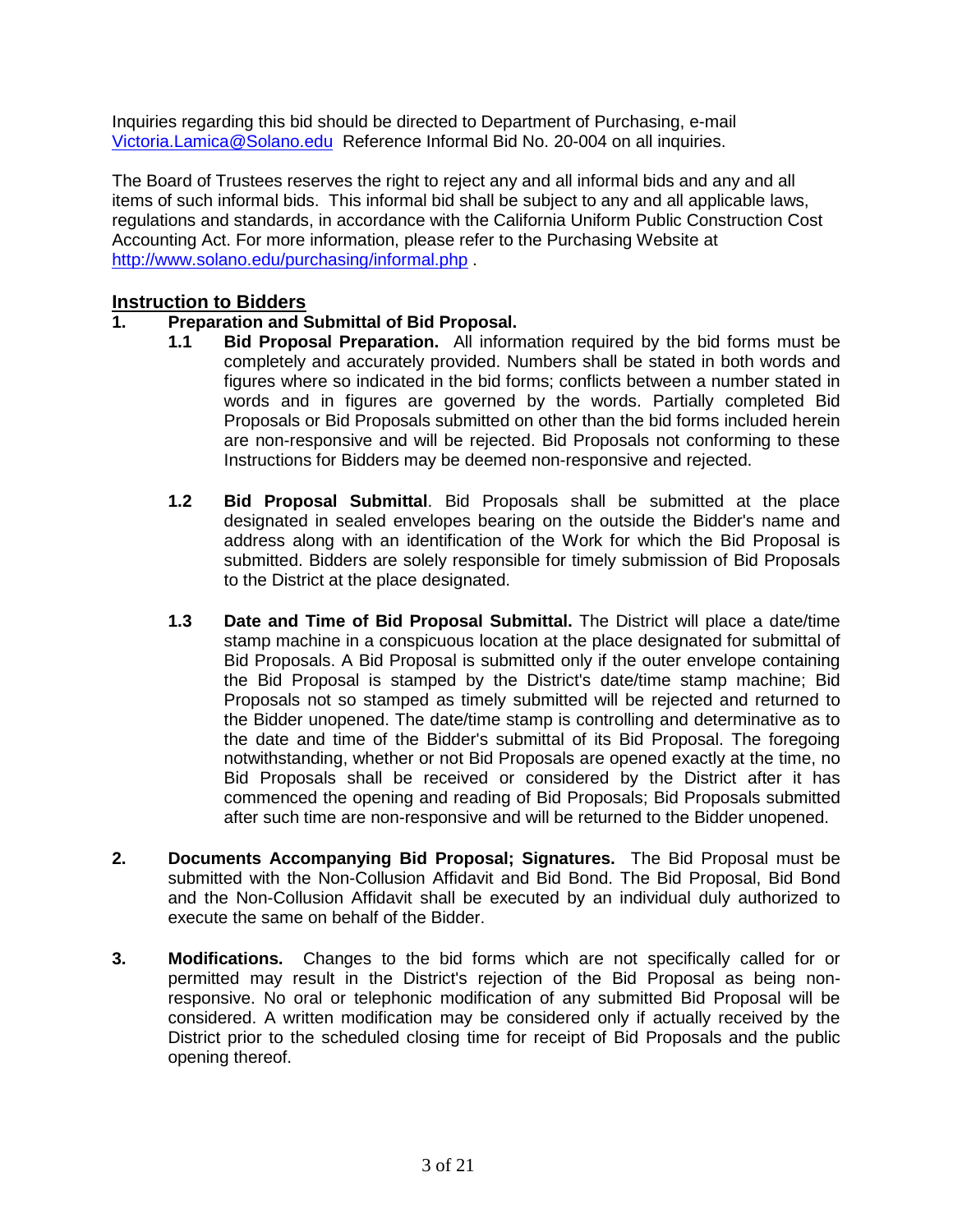- **4. Erasures; Inconsistent or Illegible Bid Proposals.** Bid Proposals must not contain any erasures, interlineations or other corrections unless the same are suitably authenticated by affixing in the margin immediately opposite such erasure, interlineation or correction the surname(s) of the person(s) signing the Bid Proposal. Any Bid Proposal not conforming with the foregoing may be deemed by the District to be nonresponsive. If any Bid Proposal or portions thereof, is determined by the District to be illegible, ambiguous or inconsistent, whether by virtue of any erasures, interlineations, corrections or otherwise, the District may reject such a Bid Proposal as being nonresponsive.
- **5. Withdrawal of Bid Proposal**. Any Bidder may withdraw its Bid Proposal by of written request actually received by the District prior to the scheduled closing time for the receipt of Bid Proposals and the District's public opening and reading of Bid Proposals. A written notice of withdrawal of a submitted Bid Proposal received after the scheduled closing time for receipt of Bid Proposals or the District's public opening and reading of Bid Proposals shall not be considered by the District, nor effective to withdraw such Bid Proposal.
- **6. Interpretation of Specifications.** Any Bidder in doubt as to the true meaning of any part of the Bid Documents; finds discrepancies, errors or omissions therein; or finds variances in any of the Bid Documents with applicable rules, regulations, ordinances and/or laws, a written request for an interpretation or correction thereof may be submitted to the District. It is the sole and exclusive responsibility of the Bidder to submit such request not less than seven (7) days prior to the scheduled closing date for the receipt of Bid Proposals. Interpretations or corrections of the Bid Documents will be by written addendum issued by the District. No person is authorized to render an oral interpretation or correction of any portion of the Bid Documents to any Bidder, and no Bidder is authorized to rely on any such oral interpretation or correction. Failure to request interpretation or clarification of any portion of the Bid Documents pursuant to the foregoing is a waiver of any discrepancy, defect or conflict therein.
- **7. Non-Collusion Affidavit.** The form of Non-Collusion Affidavit included in the Bid Documents must be completed and duly executed on behalf of the Bidder; failure of a Bidder to submit a completed and executed Non-Collusion Affidavit with its Bid Proposal will render the Bid Proposal non-responsive.

#### **8. Award of Contract.**

- **8.1 Waiver of Irregularities or Informalities.** The District reserves the right to reject any and all Bid Proposals or to waive any irregularities or informalities in any Bid Proposal or in the bidding.
- **8.2 Award to Lowest Responsive Responsible Bidder.** The award, if made by the District through action of its Board of Trustees, will be to the responsible Bidder submitting the lowest responsive Bid Proposal on the basis of the Bid Proposal.
- **8.3 Responsive Bid Proposal.** A responsive Bid Proposal shall mean a Bid Proposal which conforms, in all material respects, to the Bid Documents.
- **8.4 Responsible Bidder.** A responsible Bidder is a Bidder who has the capability in all respects, to perform fully the requirements of the Bid Documents and the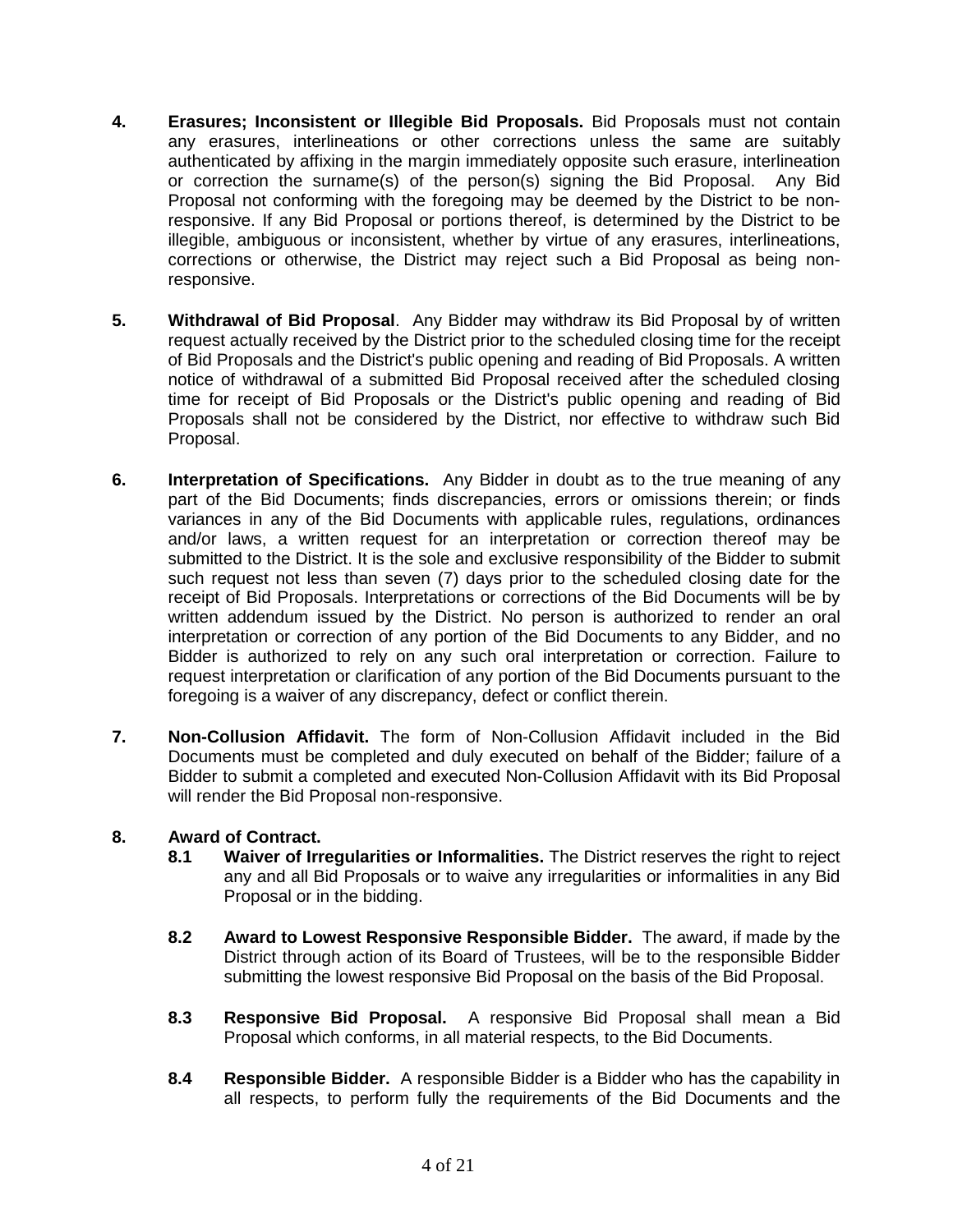moral and business integrity and reliability which will assure good faith performance. In determining responsibility, the following criteria will be considered: (i) the ability, capacity and skill of the Bidder to provide the equipment listed in the Bid Documents; (ii) whether the Bidder can provide the equipment promptly and within the time specified, without delay or interference; (iii) the character, integrity, reputation, judgement, experience and efficiency of the Bidder; (iv) the quality of performance of the Bidder on previous purchases.

- **9. Prevailing Wage Rates**. Pursuant to California Labor Code §1773, the Director of the Department of Industrial Relations of the State of California has determined the generally prevailing rates of wages in the locality in which the Work is to be performed. These determinations, entitled "PREVAILING WAGE SCALE" may be viewed and obtained by accessing the Division of Labor Standards Enforcement databases at [http://www.dir.ca.gov/dirdatabases.html.](http://www.dir.ca.gov/dirdatabases.html) The Contractor awarded the Contract for the Work shall post a copy of all applicable prevailing wage rates for the Work at conspicuous locations at the Site of the Work. The Contractor and all Subcontractors performing any portion of the Work shall pay not less than the applicable prevailing wage rate for the classification of labor provide by their respective workers in prosecution and execution of the Work.
- **10. Contractors License Classification.** Bidders must possess the following classification(s) of California Contractors License at the time that the Contract for the Work is awarded: **\_\_\_C-7\_\_**. The Bid Proposal of any Bidder not duly and properly licensed in accordance with the foregoing shall be rejected as non-responsive and the Bidder shall be subject to all penalties imposed by law as a result of not being properly licensed at the time of submitting its Bid Proposal. No payment shall be made for the Work unless and until the Registrar of Contractors verifies to the District that the Bidder awarded the Contract is properly and duly licensed for the Work.
- **11. Bid Security**. Each Bid Proposal shall be accompanied by Bid Security in an amount not less than ten percent (10%) of the maximum amount of the Bid Proposal, inclusive of any additive Alternate Bid Item(s). Failure of any Bid Proposal to be accompanied by Bid Security in the form and in the amount required shall render such Bid Proposal to be non-responsive and rejected by the District.
- **12. Subcontractors.** Each Bidder shall submit a list of its proposed Subcontractors whose work is valued at one-half of one percent (.05%) or more of the Bid Proposal amount. All Bidders are encouraged to disseminate all of the Contract Documents to all persons or entities submitting sub-bids to the Bidder. The omission of any portion or item of Work from the Bid Proposal or from the sub-bidders' sub-bids which is/are necessary to produce the intended results and/or which are reasonably inferable from the Contract Documents is not a basis for adjustment of the Contract Price or the Contract Time.
- **13. Verification of Pre-Qualification Application Information**. Each Bidder shall complete, execute and submit with its Bid Proposal the form of Verification of Pre-Qualification Application Information included herewith confirming that there are no material adverse changes to any of the information provided by the Bidder in its Pre-Qualification Application. The District expressly reserves the right to verify information provided by the Bidder in its Pre-Qualification Application has not been subject to material adverse changes. If in the reasonable determination of the District, material adverse changes have occurred to the information provided by a Bidder in its Pre-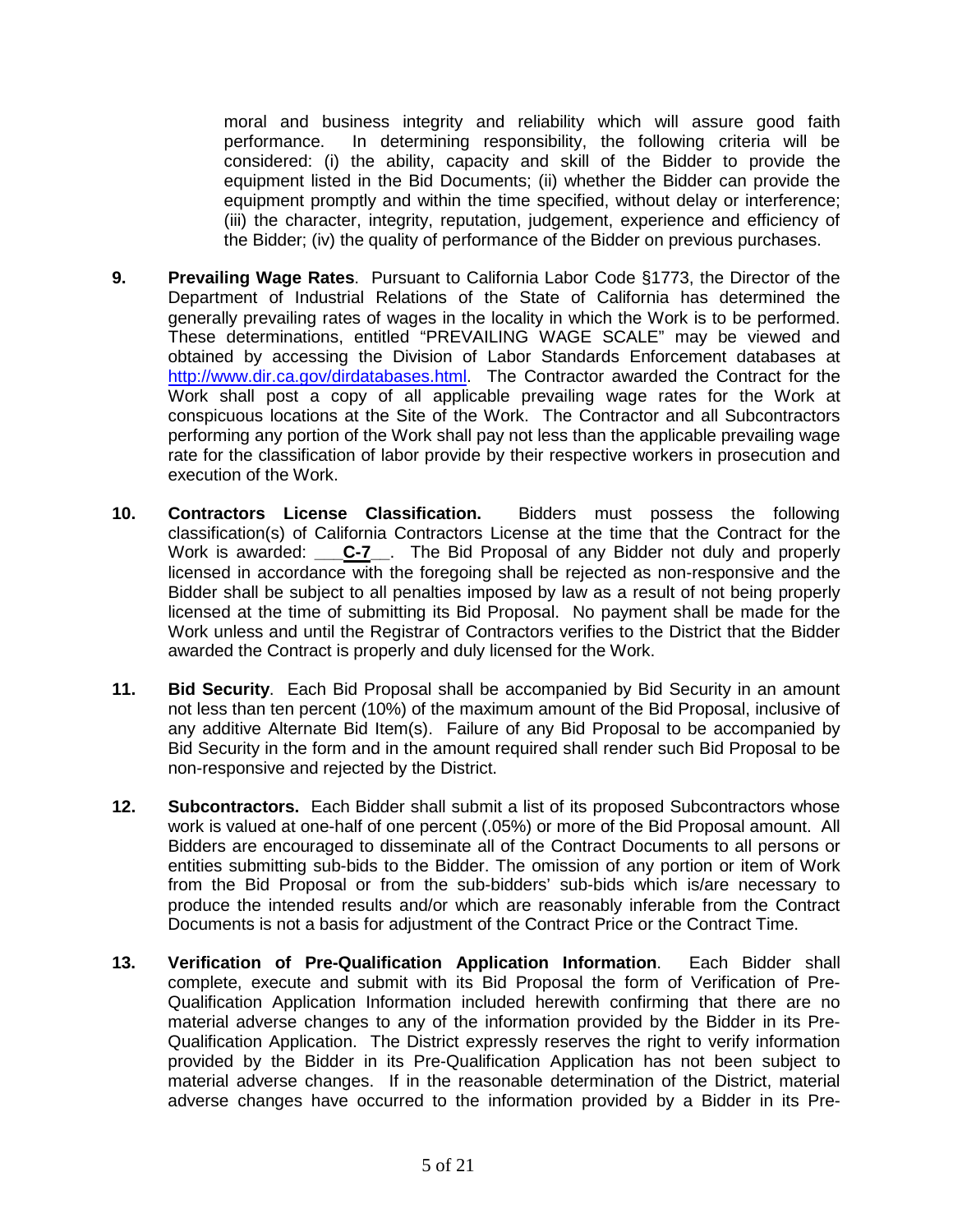Qualification Application, the District may reject the Bid Proposal of such Bidder for nonresponsiveness.

- **14. No Withdrawal of Bid Proposals**. Bid Proposals shall not be withdrawn by any Bidder for a period of Sixty (60) days after the opening of Bid Proposals. During this time, all Bidders shall guarantee prices quoted in their respective Bid Proposals.
- **15. Anti-Discrimination.** It is the policy of the District that there be no discrimination against any prospective or active employee engaged in the Work because of race, color, ancestry, national origin, religious creed, sex, age or marital status. All Bidders agree to comply with the District's anti-discrimination policy and all applicable Federal and California anti-discrimination laws including but not limited to the California Fair Employment & Housing Act beginning with California Government Code 12940 et seq. and California Labor Code 1735. In addition, all Bidders agree to require like compliance by any Subcontractor employed by them on the Work of the Contract.
- **16. Public Records.** Bid Proposals and other documents responding to the Request for Bid become the exclusive property of the District upon submittal to the District. At such time as the District issues the award, all Bid Proposals and other documents submitted in response to the Request for Bids become a matter of public record and shall be thereupon be considered public records, except for information contained in such Bid Proposals deemed to be Trade Secrets (as defined in California Civil Code 3426.1) and information provided in response. A Bidder that indiscriminately marks all or most of its Bid Proposal as exempt from disclosure as a public record, whether by the notations of "Trade Secret," "Confidential," "Proprietary," or otherwise, may result render the Bid Proposal non-responsive and rejected. The District is not liable or responsible for the disclosure of such records, including those exempt from disclosure if disclosure is deemed required by law, by an order of Court, or which occurs through inadvertence, mistake or negligence on the part of the District or its officers, employees or agents. At such time as Bid Proposals are deemed a matter of public record, pursuant to the above, any Bidder or other party shall be afforded access for inspection and/or copying of such Bid Proposals, by request made to the District in conformity with the California Access to Public Records Act, California Government Code 6250, et. seq. If the District is required to defend or otherwise respond to any action or proceeding wherein request is made for the disclosure of the contents of any portion of a Bid Proposal deemed exempt from disclosure hereunder, the Bidder submitting the materials sought by such action or proceeding agrees to defend, indemnify and hold harmless the District in any action or proceeding from and against any liability, including without limitation attorneys' fees arising therefrom. The party submitting materials sought by any other party shall be solely responsible for the cost and defense in any action or proceeding seeking to compel disclosure of such materials; the District's sole involvement in any such action shall be that of a stakeholder, retaining the requested materials until otherwise ordered by a court of competent jurisdiction.
- **17. Compliance with Immigration Reform and Control Act of 1986.** The Bidder is solely and exclusively responsible for employment of individuals for the Work of the Contract in conformity with the Immigration Reform and Control Act of 1986, 8 USC 1101 et seq. (the IRCA); the successful Bidder shall also require that any person or entity employing labor in connection with any of the Work of the Contract shall so similarly comply with the IRCA.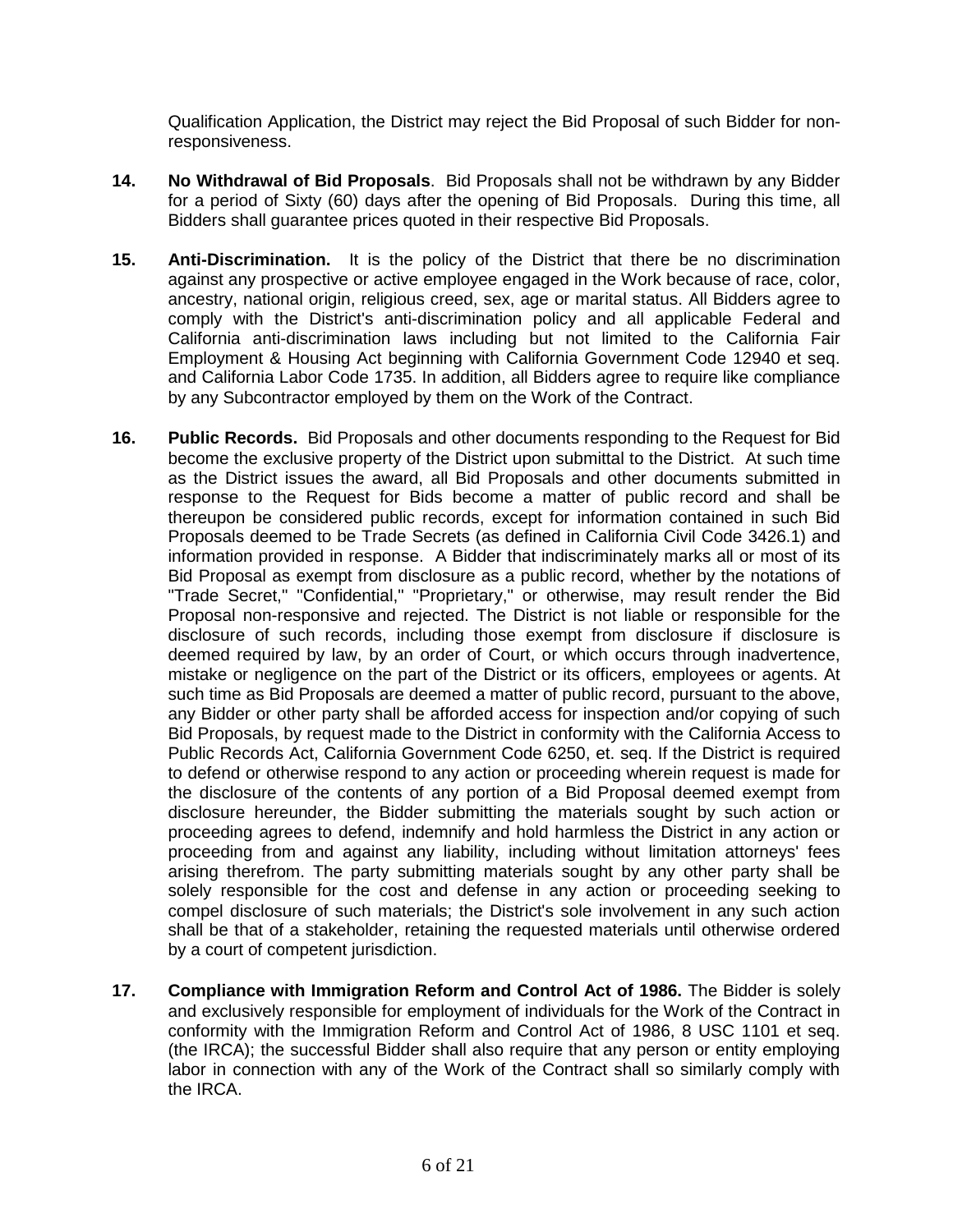### **Specification and Details**

#### **Specification**

The specific requirements for each instructional facility will depend on the unique instructional use of that facility. Therefore, these specifications are guidelines and are subject to change based on the field conditions within each classroom and laboratory.

It is likely that there will be exceptions to the detail provided below. When the contractor encounters an exception, they shall consult with District's IT Project Manager prior to proceeding. Any product substitutions or modifications to typical installation patterns requires prior approval by District's IT Project Manager.

Classroom locations and availability will be provided to the Contractor one week prior to actual work. Contractor is responsible for maintaining the schedule provided by the District. If any work outside the agreed upon schedule is required, the District shall not be charged. Pay Applications may be submitted upon completion of every ten (10) rooms or upon mutually agreed upon alternate schedule, due to exception encounter of room availability.

#### **Calendar of Work Schedule Opportunities:**

Monday – Thursday 2pm – 6pm – when classes are in session

- Expected completion of two (2) rooms per day when school in session
- Fridays and Spring Break (4/3-4/9) when classes are not in session 7am 5pm
	- Expected completion of three (3) rooms per day

#### **This schedule subject to change based on mutual agreement of between the Contractor and District.**

**Scope Detail** (Per Classroom) –

#### **Projector Ceiling Mount Kits**

- Projector mount shall be centered relative to projection screen, 15'+/-6" distance from front of screen.
- Old projector mounting kits/pole to be disposed of by contractor
- All support, suspension, attachment, fastening, bracing and restraint of equipment shall be seismically complaint.
- Model Chief CMS492c & Peerless CMJ500R1 OFCI
- Exiting projector mount to be disposed of by contractor

#### **Projector**

- Mountings
	- 1. Projector to be installed on the same projection line as current projector in the room.
	- 2. Projector image should be aligned with the top of the viewable area of the projection surface.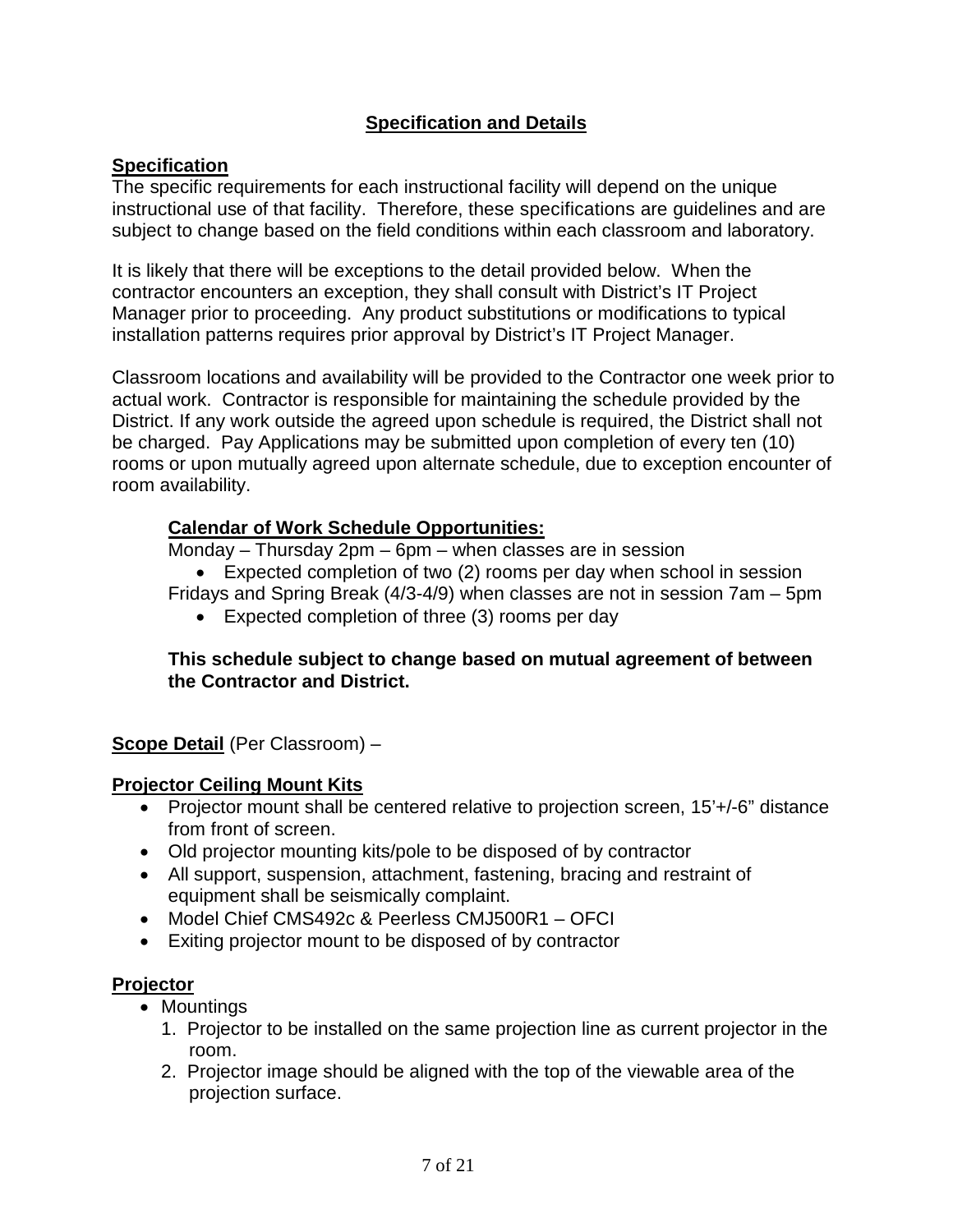- 3. Projector should be installed at a distance from the screen to take up as much screen space as possible with little to no manual adjustment on the projectors Zoom ring. Zoom ring should have equal or close to equal adjustment in either direction.
- 4. Video Projector to be oriented at least plus or minus 30 from angles for optimum picture.
- 5. Maintain precise location and orientation of video projector after such adjustment when subject to normal building motion and code defined seismic induced building motion.
- 6. During acceptance testing, adjust orientation of video projector as directed to achieve optimum picture. Provide workers and ladders as required. Perform such adjustment with no claim for additional cost or time.
- Model Epson Powerlite L610/610U OFCI
- Projector Mount Kit Model: Epson ELPMBPJG OFCI
- Old Projectors and Projector mounts to be turned over to the District.

# **Projector Screen**

- Remove existing backboard and/or screen mounts.
- Install District provide backboard.
- Existing Screen mounts currently in room will be repurposed for new.
- Screen to be installed in location of current screen in room, centered on the projector location.
- Model: Da-Lite 70296 Model C w/CSR OFCI
- Old screen and backboard to be disposed of by Contractor.

# **Speakers**

Installation location maintains symmetry within the classroom (Equally spaced within the room to ensure maximum coverage for the room size). Example of locations will be shown during mandatory walk through.

Smart Classrooms with Suspended Ceilings

- Rooms with suspended ceilings require ceiling-mount speakers. Typical room installation will include 4 speakers, though speaker quantities and locations shall be determined according to room purpose, room size, and seating orientation.
- Model: QSC AC-C6T-WH OFCI
- Old Speakers to be disposed of by the Contractor

# Smart Classrooms without Suspended Ceilings

- Rooms without suspended ceilings require wall-mount speakers. Typical room installation will include 2 speakers, though speaker quantities and locations shall be determined according to room purpose, room size, and seating orientation.
- The speakers shall be installed at the same height as the screen equally spaced on either side 18" +/- 6 inches.
- Model: Atlas SM82T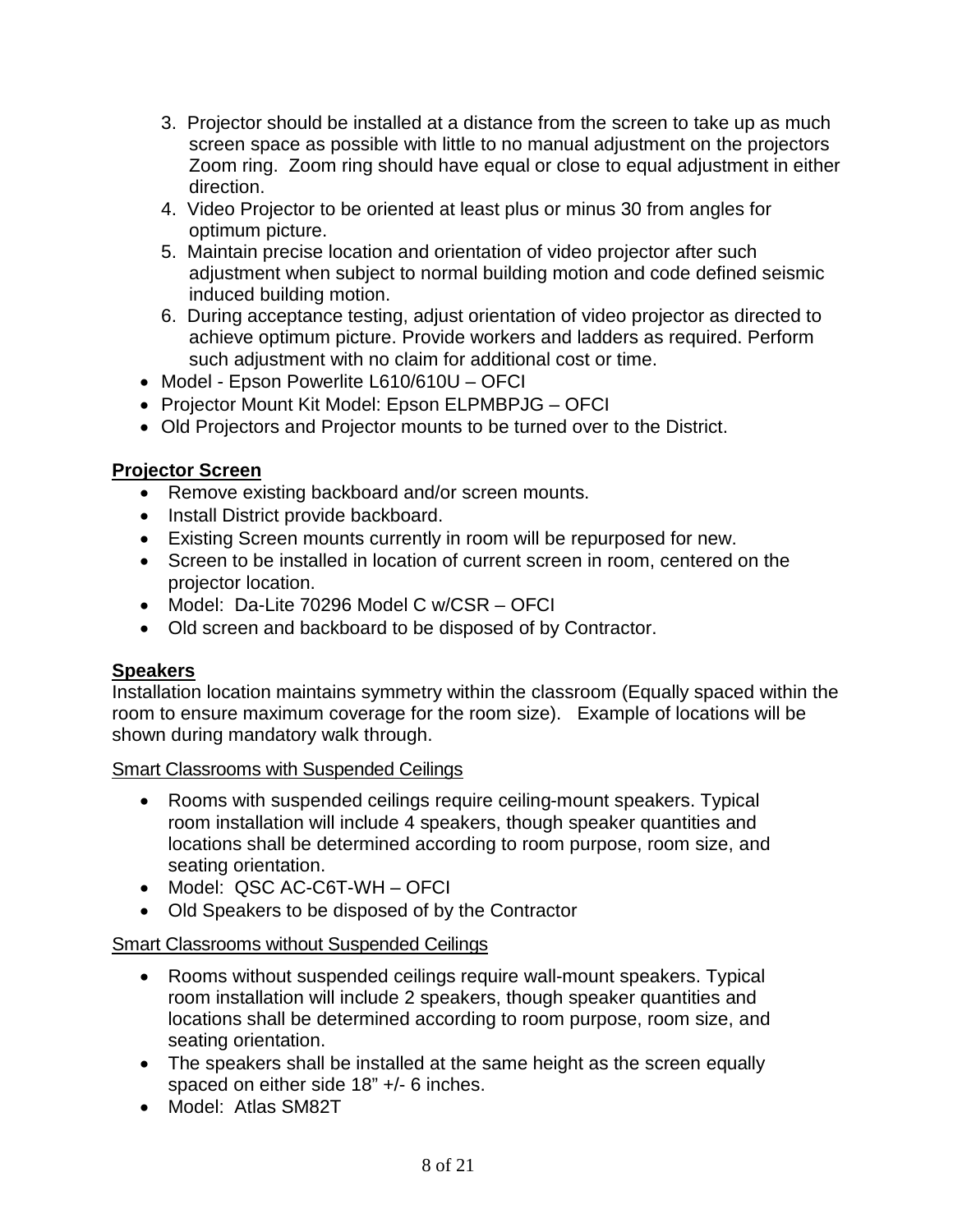• Old speakers to be disposed of by the Contractor

#### Speaker Wiring

- Speakers require #14 stranded wire from the teaching position with a 6-foot tail coiled in ceiling above 2" conduit. The color scheme is to be red  $(+)$  white  $(-)$ .
- Dress cabling neatly within the ceiling
- Old speaker wiring to be disposed of by Contractor

#### **Cabling**

- Shielded Category 6 to be run from projector mount location to Audio/Video Wall Plate location.
	- o Shielded Cat 6 to be terminated into a 2 Port Surface Mount box at the projector mount Location & into a Wall plate at the Audio/Video Rack location.
- Speaker Wire
	- o Speaker wire to be run from speaker locations to Wall plate at the Audio/Video Rack Location.
	- o Wires to be run to create a Left and Right Channel (2 Speakers per channel)
	- o See Figure 1 for reference
- Data Drops
	- o Relocate existing data drops from existing Audio/Video Cabinet to Wall Plate and terminate with new CAT6 jack.
	- o Relocate one (1) data drop from existing Audio/Video Cabinet and terminate into a Single Port Surface mount box at the Projector Mount location.
- All Cabling from Speakers and Projector to be run inside existing 2"conduit on the A/V connection wall. See Figure 2 for reference.
- All necessary interconnections, services, and adjustments required for a complete and operable system shall be provided. All installation work must be done in accordance with the safety requirements set forth in the general requirements of ANSI C2 and NFPA 70.
- Dress, lace or harness all wire and cable to prevent mechanical stress on electrical connections. No wire or cable shall be supported by a connection point. Provide service loops where harnesses of different classes cross, or where hinged panels are to be interconnected.
- The Contractor shall be responsible for all damage to the cable during placement.
	- o Cabling shall be maintained free of splits, holes or blisters.
	- o Cabling shall not be painted or exposed to construction solvents or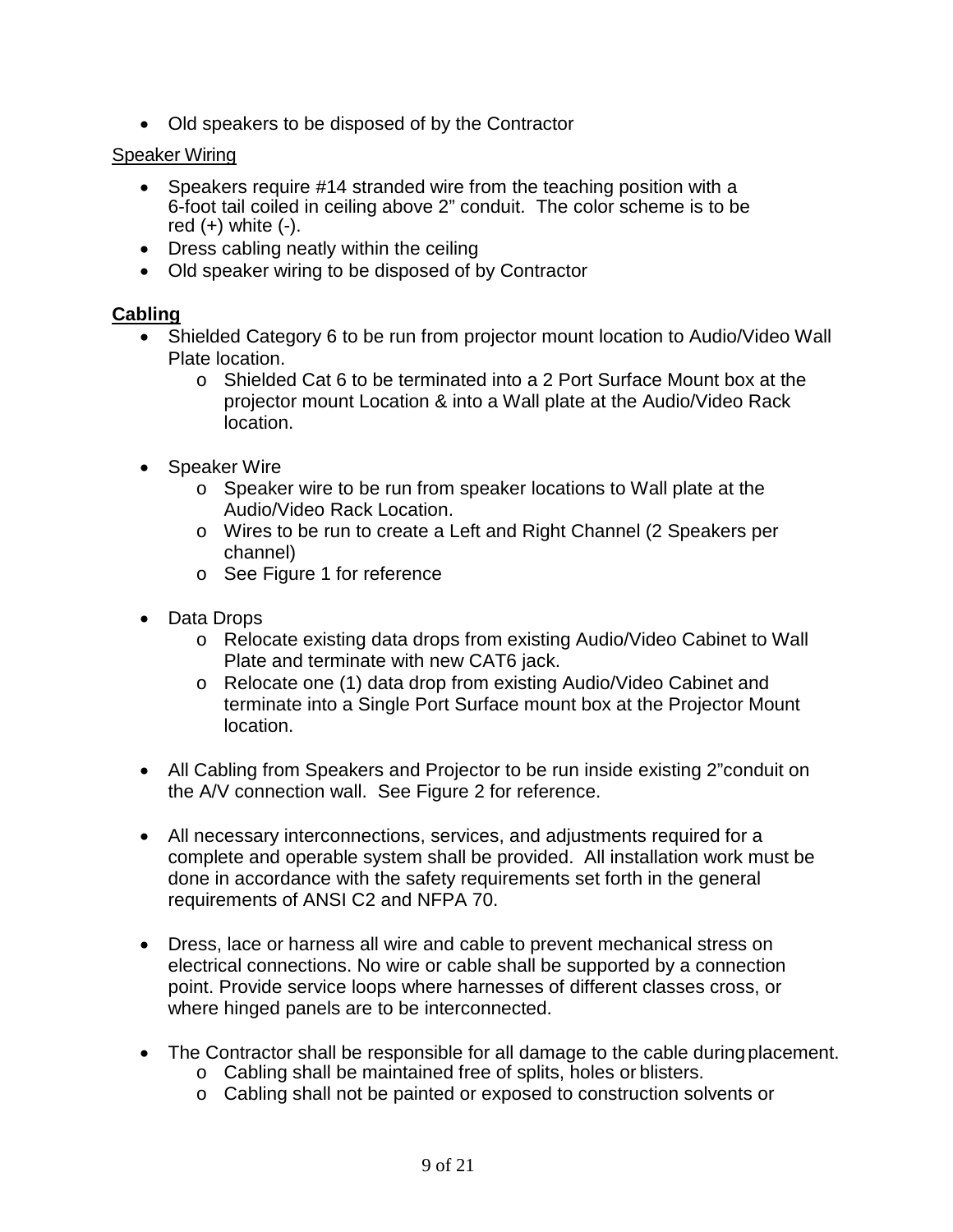other caustic chemicals unless rated and warrantied for such exposure by its manufacturer.

- Correct unacceptable wiring conditions including but not limited to:
	- o Deformed, brittle or cracked insulation.
	- o Torn or worn cable jacket.
	- o Excessively scored cable jackets.
	- o Insulation shrunken or stripped further than 1/8" away from the actual point of connection within a connector, or on a punch block.
	- o Ungrommeted, unbushed, or uninsulated wire or cable entries.
	- o Deformation or improper radius of wire or cable.
- All old cable(s) not used to be removed and disposed of by Contractor
- See Figure 1 for Wall plate layout reference

#### **SPLICING**

- All interior wire shall be continuous and splice-free for the entire length of run between designated connections or terminations.
	- At designated splices, maintain conductor color code across all splices.
	- All shielded cables shall be insulated. Do not permit shields to contact conduit, raceway, boxes, panels or equipment enclosures.

#### **PULLING IN**

- Apply a chemically inert lubricant to all wire and cable prior to pulling in conduit. Do not subject wire and cable to tension greater than that recommended by the manufacturer. Use multi-spool rollers where cable is pulled in place around bends. Do not pull reverse bends.
- **Provide a box loop for all wire and cable routed through junction boxes or** distribution panels. Cable loops and bends shall not be bent at a radius greater than that recommended by the manufacturer.
- Do not leave cable slack on cable runway

#### **LABELING**

• Data cabling, Wall Plates, Data Jacks to be in accordance with SCC District Standards.

#### **CLEANING**

- When working in spaces not currently occupied by the Owner's personnel during ordinary work week:
	- 1. Work areas shall be left broom clean at the end of each work day. This includes the removal of packing material, trash and debris caused by the work.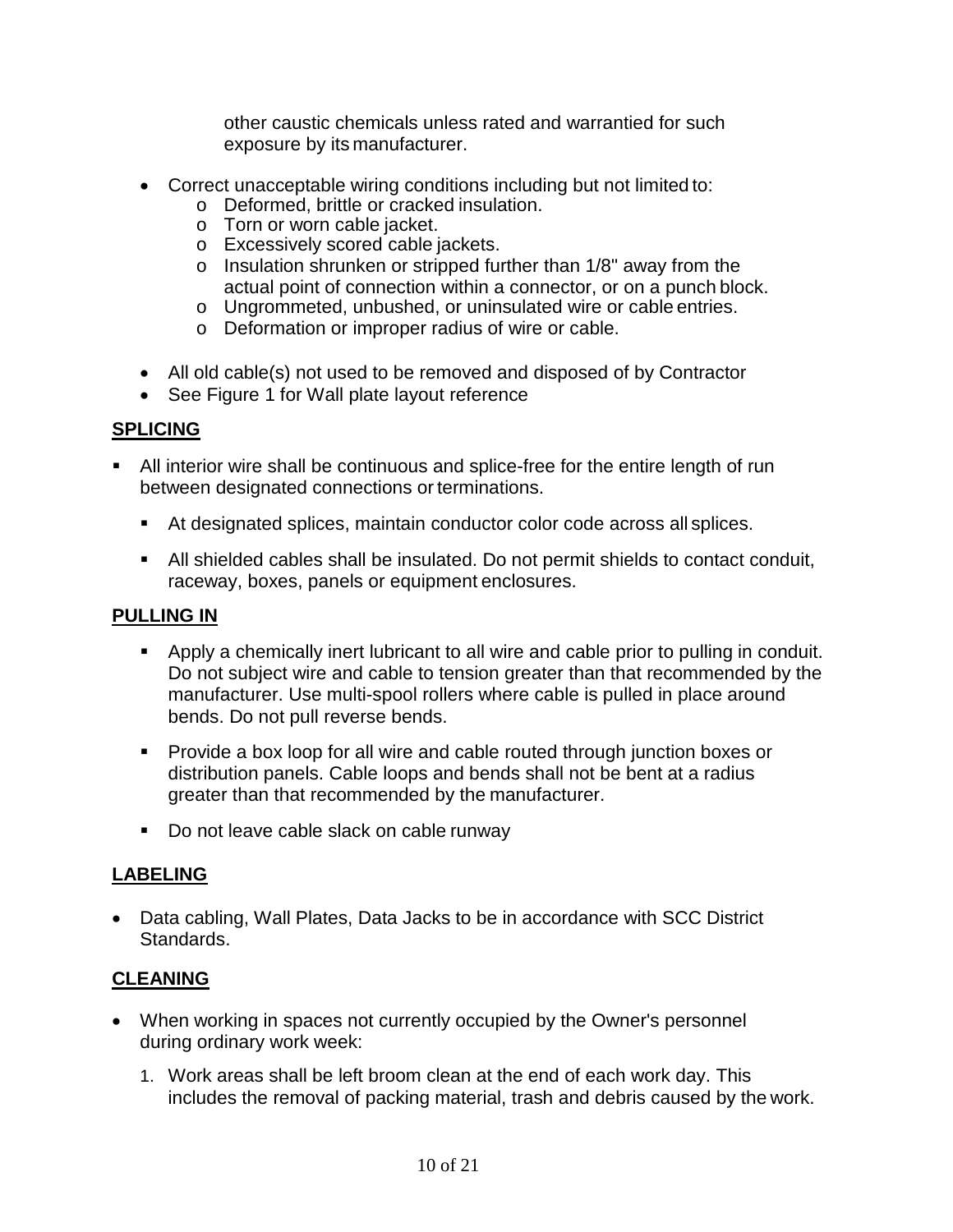- Where working in spaces occupied by the Owner:
	- 1. Immediately after completing work within each space, clean up and remove all materials, scrap and dust.
	- 2. Surfaces exposed to dust either during the installation or following removal of protection systems as specified herein above shall be cleaned to their original state daily prior to the return of the occupants to the space.
	- 3. All dust resulting from work performed shall be vacuumed up daily prior to the return of the occupants to the space.

### **DISPOSAL**

1. All scrap material in work area shall be picked up and removed from the building at the end of each day.

#### **Cabling related detail** – **Contractor Provided**

| Cat 6 Shielded Jack Blue                  | Leviton or Equal |
|-------------------------------------------|------------------|
| Audio RCA Connector red stripe Ivory      | Leviton or Equal |
| Audio RCA Connector black stripe Ivory    | Leviton or Equal |
| 2 port surface mount box Ivory            | Leviton or Equal |
| $#16/2$ red and white plenum speaker wire | Belden or Equal  |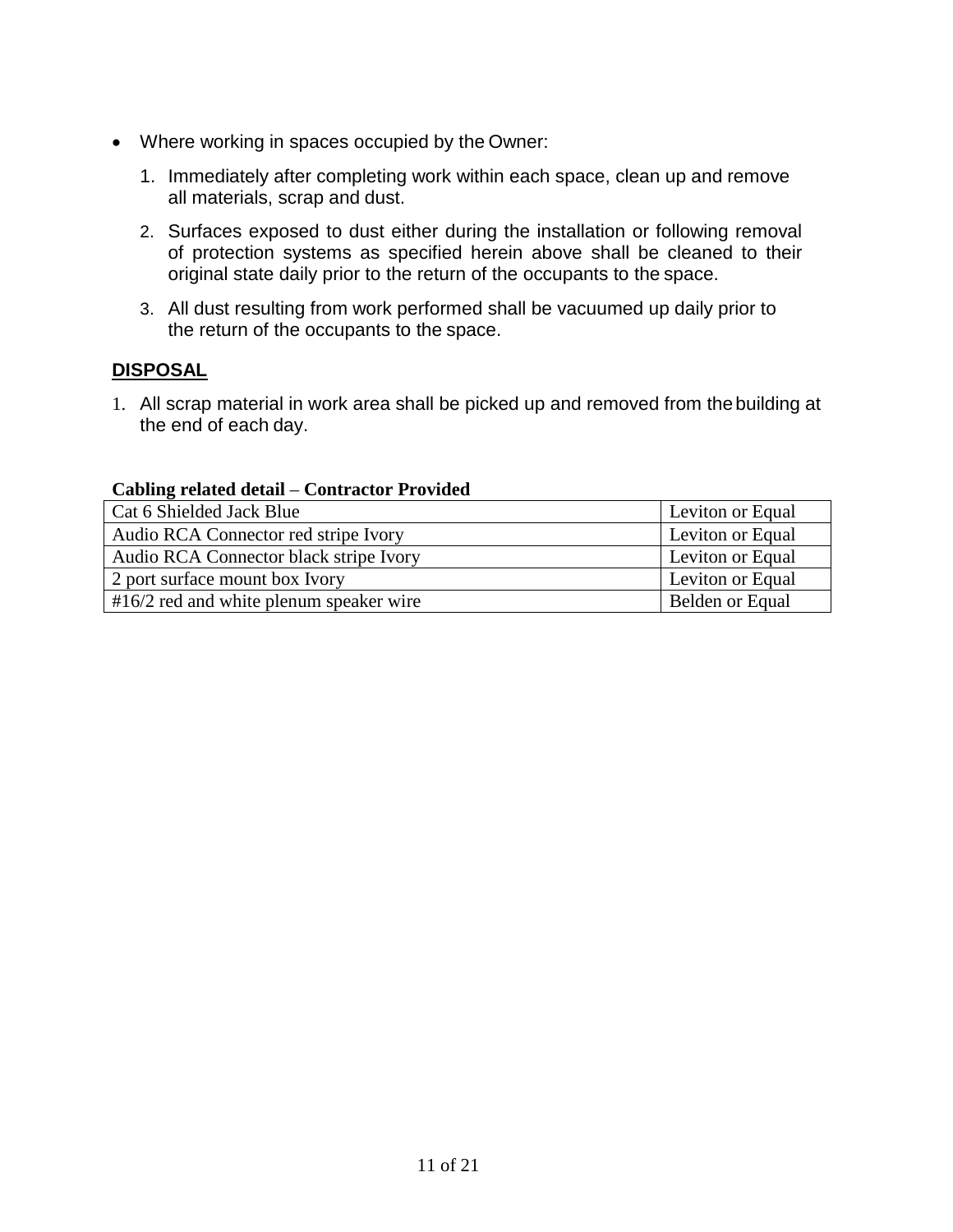

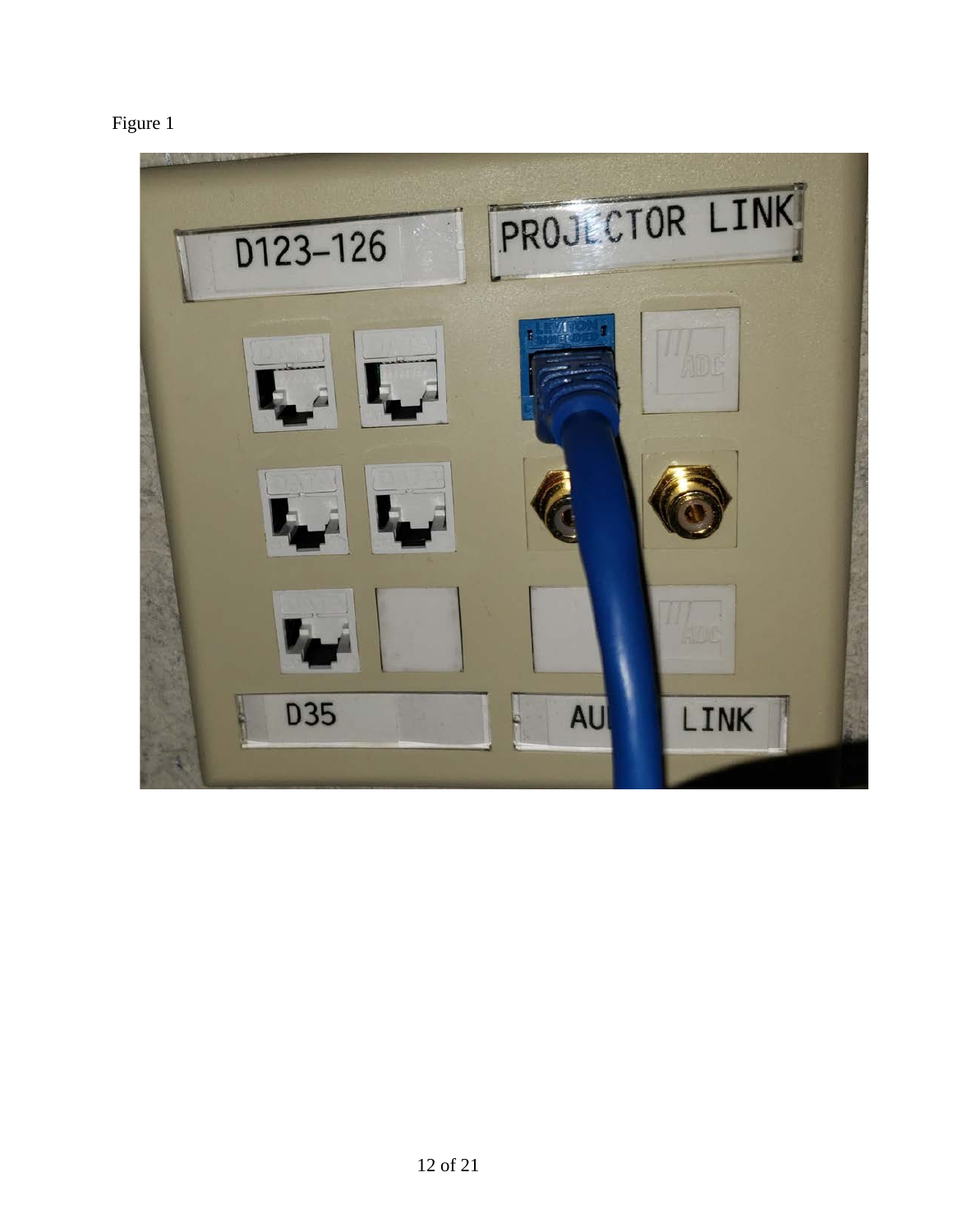Figure 2

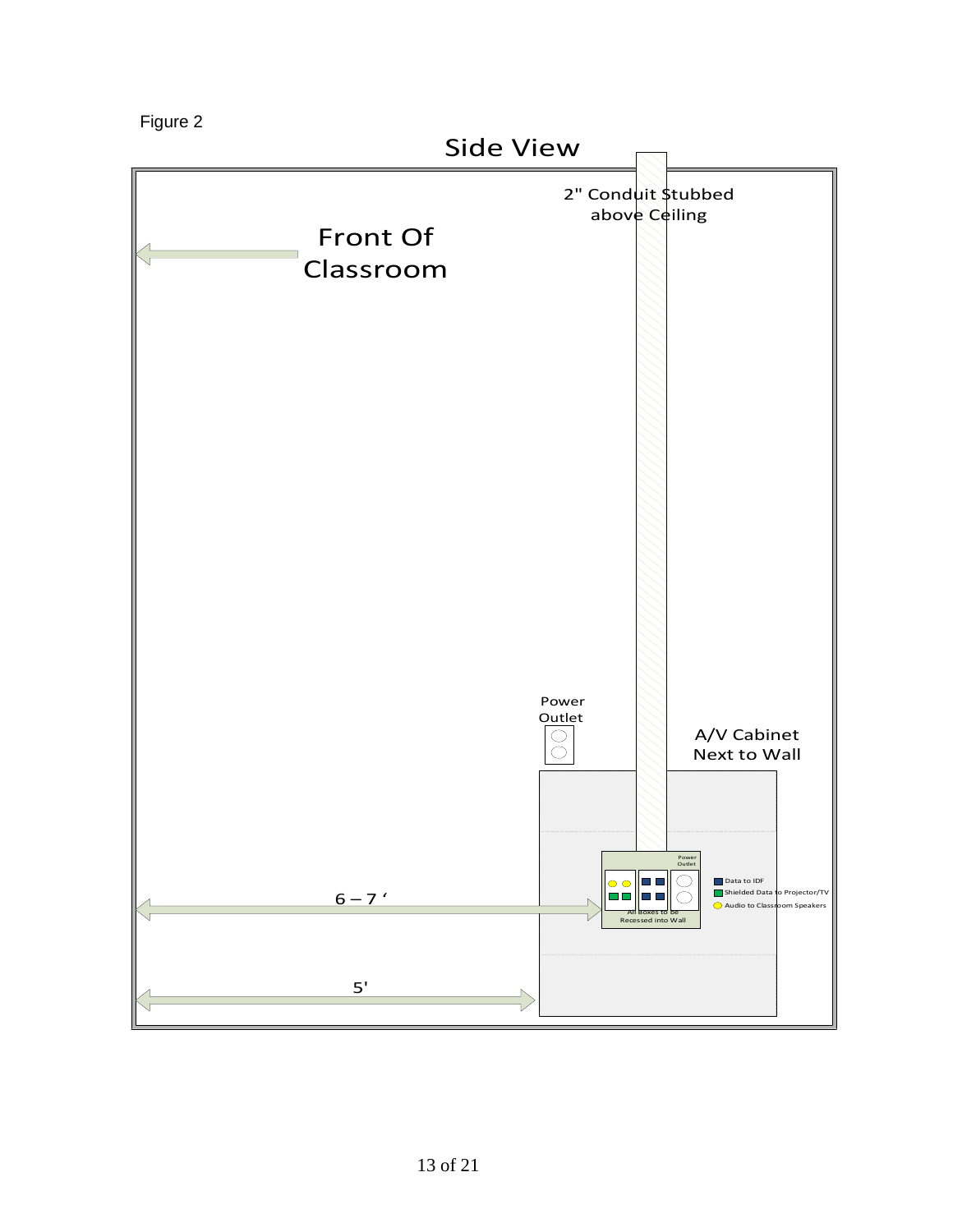#### **Bid Form Unit Pricing**

#### **Bidder Name: \_\_\_\_\_\_\_\_\_\_\_\_\_\_\_\_\_\_\_\_\_\_\_\_\_\_**

| <b>Description</b>                                              | <b>Unit Price</b> |  |
|-----------------------------------------------------------------|-------------------|--|
| <b>Cabling Requirements:</b>                                    |                   |  |
|                                                                 |                   |  |
| Cat 6 Shielded Jack Blue - Leviton or Equal<br>1.               | \$                |  |
| Audio RCA Connector Red Stripe Ivory - Leviton or Equal<br>2.   | \$                |  |
| Audio RCA Connector Black Stripe Ivory - Leviton or Equal<br>3. | \$                |  |
| 2 Port Surface Mount Box Ivory - Leviton or Equal<br>4.         | \$                |  |
| #16/2 Red and White Plenum Speaker Wire - Belden or Equal<br>5. | \$                |  |
|                                                                 |                   |  |
| If pricing alternate, then list equivalent:                     |                   |  |
| 1.                                                              |                   |  |
| 2.                                                              |                   |  |
| 3.                                                              |                   |  |
| 4.                                                              |                   |  |
| 5.                                                              |                   |  |

#### **Bid Proposal:**

| Lump Sum, Not to Exceed to perform the Contract              | จ          |
|--------------------------------------------------------------|------------|
| <b>Owner's Non-Specified Allowance</b>                       | \$1,200.00 |
| Total Bid Proposal Amount to be filled in Section 1.1 below. | \$         |

**1.1 Bid Proposal Amount.** The undersigned Bidder proposes and agrees to perform the Contract including, without limitation, providing and furnishing any and all of the labor, materials, tools, equipment and services necessary to perform the Contract and complete in a workmanlike manner all of the Work required for the Project described as: **RIFB 20-004 Smart Classroom Upgrade Project, Solano Community College District** for the sum of \_\_\_\_\_\_\_\_\_\_\_\_\_\_\_\_\_\_\_\_\_\_\_\_\_\_\_\_\_\_\_\_\_\_\_\_\_\_\_\_\_\_\_\_\_\_\_\_\_\_\_\_\_\_\_\_\_\_\_\_\_\_\_\_\_\_\_Dollars

(\$\_\_\_\_\_\_\_\_\_\_\_\_\_\_\_\_\_) which includes the Owner's Non-Specified Allowance of \$1,200.00. The Bidder confirms that it has checked all of the above figures and understands that neither the District nor any of its agents, employees or representatives shall be responsible for any errors or omissions on the part of the undersigned Bidder in preparing and submitting this Bid Proposal.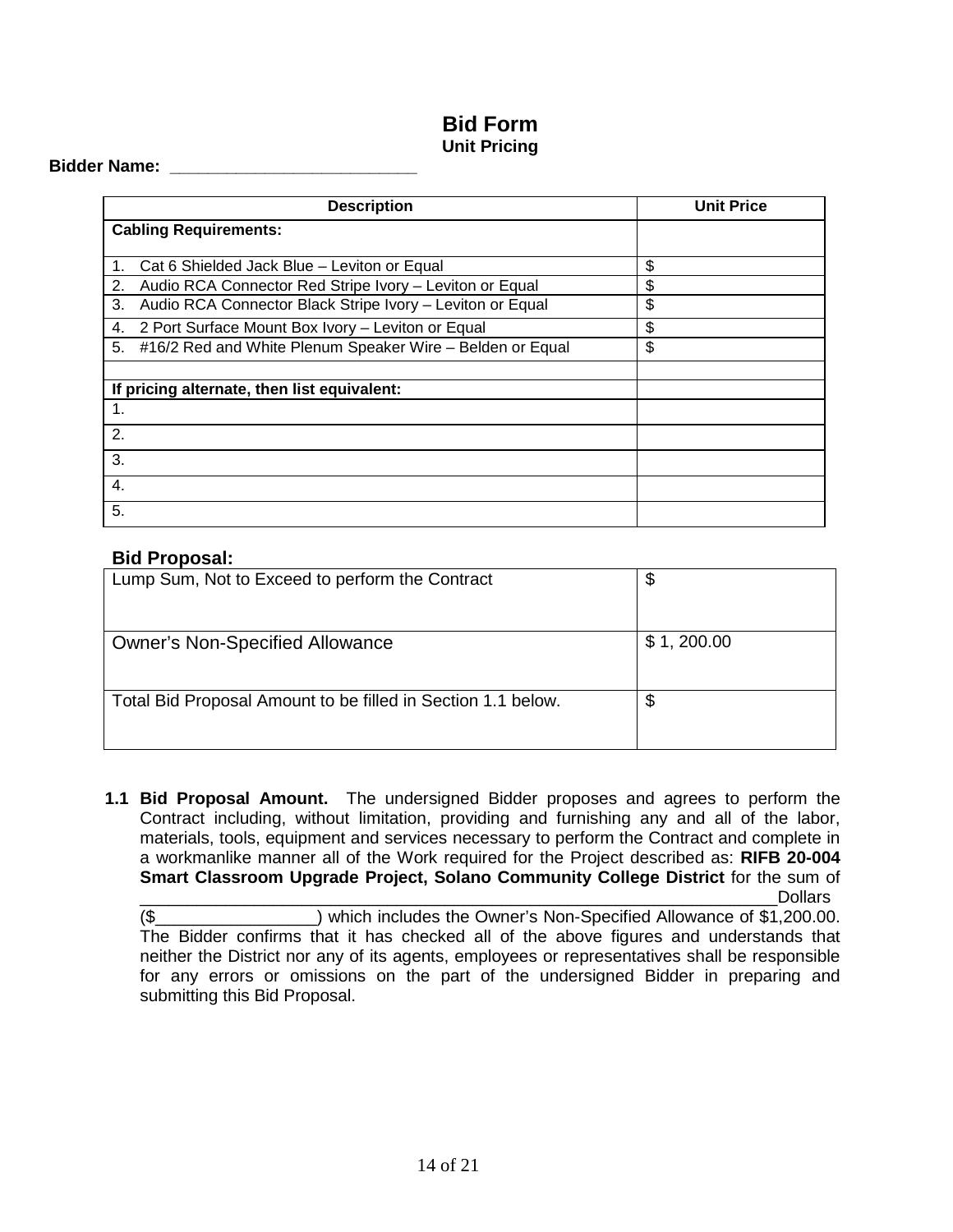#### **SIGNATURE AND BID CERTIFICATION**

The undersigned Bidder agrees to provide the equipment, materials and related installation required for the bid described as: RIFB 20-004 Smart Classroom Upgrade Project, Solano Community College District in the amount listed on the Bid Form. The bid amounts are exclusive of any State of California or local sales or use tax. The Bidder confirms that it has checked all of the above figures and understands that neither the District nor any of its agents, employees or representatives shall be responsible for any errors or omissions on the part of the undersigned Bidder in preparing and submitting this Bid.

Documents Accompanying Bid. The Bidder has submitted with this Bid the following Bid Form, Unit Price Form, Signature and Bid Certification and Non-Collusion Affidavit. The Bidder acknowledges that if this Bid and the foregoing documents are not fully in compliance with applicable requirements set forth in the bid documents and specification, the Bid may be rejected as non-responsive.

The undersigned certifies that our firm (check one) IS or IS NOT currently debarred, suspended or proposed for debarment by any federal or state entity. The undersigned agrees to notify the Solano Community College District of any change in this status, should one occur, until such time as an award has been made under this solicitation action.

In compliance with the Request for Informal Bid and after carefully reviewing all the terms, conditions and requirements contained therein, the undersigned agrees to furnish and install such equipment in accordance with the specification/scope of work.

(Firm name)

(Street address)

(City, state, zip)

(Phone number)

(E-mail address)

BY:

Signature

Name & Title

Date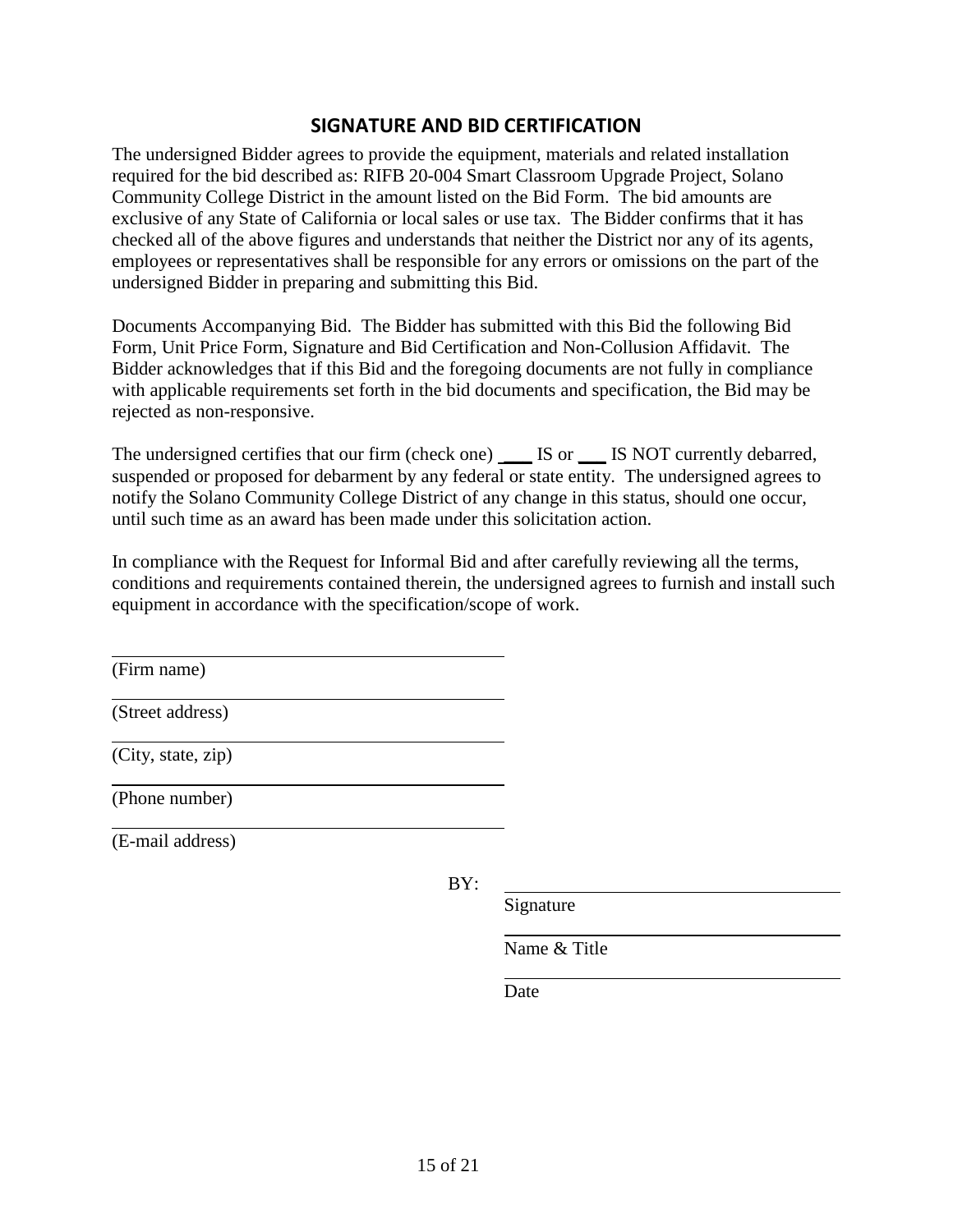# **SUBCONTRACTORS LIST**

**Bidder:** \_\_\_\_\_\_\_\_\_\_\_\_\_\_\_\_\_\_\_\_\_\_\_\_\_\_\_\_\_\_\_\_

**Telephone:**

**Address:** \_\_\_\_\_\_\_\_\_\_\_\_\_\_\_\_\_\_\_\_\_\_\_\_\_\_\_\_\_\_\_

**Bidder's Authorized Representative(s):** \_\_\_\_\_\_\_\_\_\_\_\_\_\_\_\_\_\_\_\_\_\_\_\_\_\_\_\_\_\_\_

**PROJECT: Smart Classroom Upgrade Project No. 20-004**

| <b>NAME OF</b><br><b>SUBCONTRACTOR</b> | <b>BUSINESS LOCATION/</b><br><b>ADDRESS OF</b><br><b>SUBCONTRACTOR</b> | <b>TRADE OR PORTION</b><br>OF THE WORK |
|----------------------------------------|------------------------------------------------------------------------|----------------------------------------|
|                                        |                                                                        |                                        |
|                                        |                                                                        |                                        |
|                                        |                                                                        |                                        |
|                                        |                                                                        |                                        |
|                                        |                                                                        |                                        |
|                                        |                                                                        |                                        |
|                                        |                                                                        |                                        |

#### **PHOTOCOPY THIS PAGE AS NECESSARY TO LIST ADDITIONAL SUBCONTRACTORS**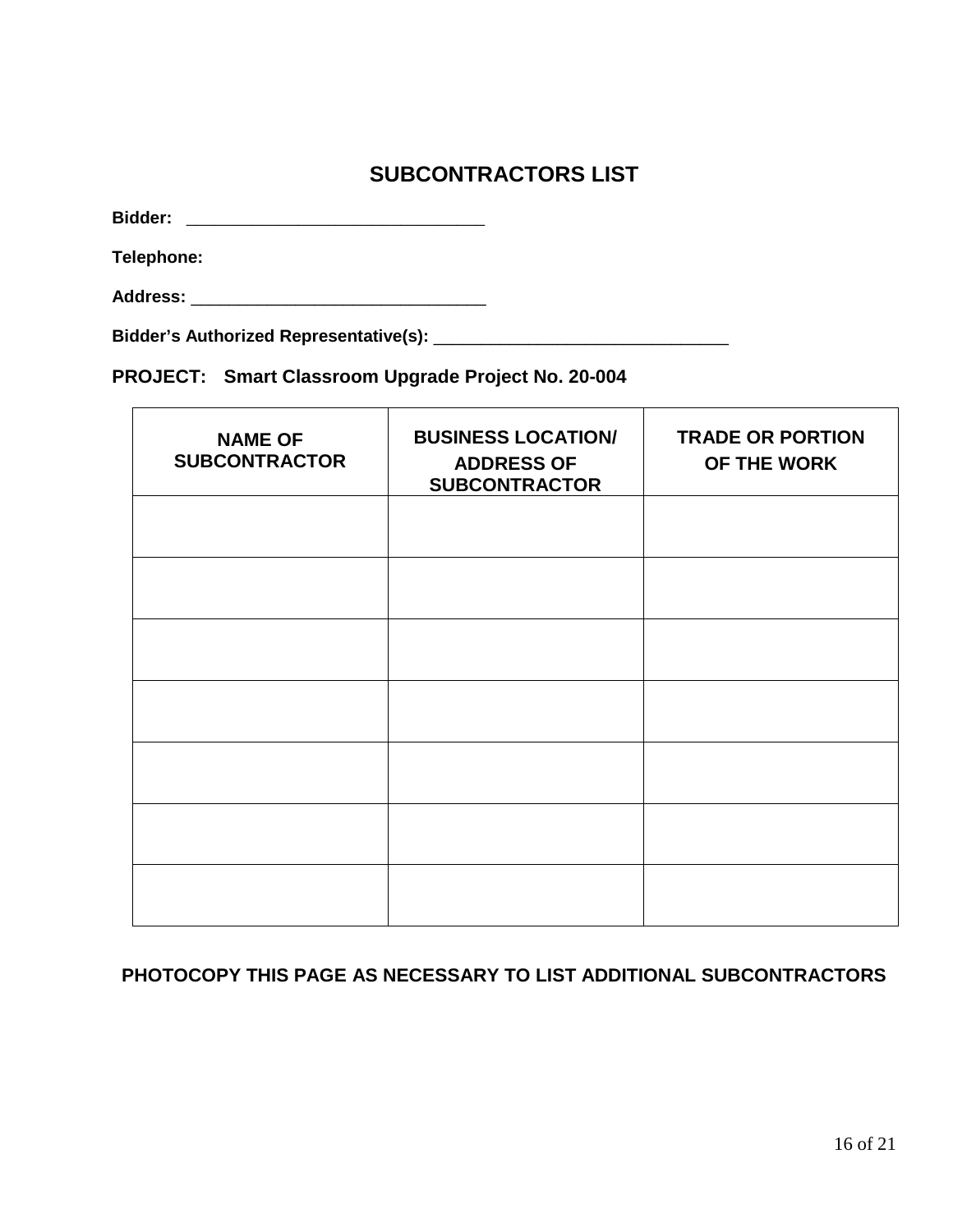# **NON-COLLUSION AFFIDAVIT**

#### **STATE OF CALIFORNIA COUNTY OF (** \_\_\_\_\_\_\_\_\_\_\_\_\_\_\_\_\_\_\_\_\_\_\_\_\_)

I, \_\_\_\_\_\_\_\_\_\_\_\_\_\_\_\_\_\_\_\_\_\_\_\_\_\_\_\_\_\_\_\_\_\_, being first duly sworn, deposes and says that I am (Typed or Printed Name) the CHTyped or Printed Name) of CHTM (Bidder Name) (Bidder Name) and CHTM (Bidder Name) control (Bidder Name) control (Bidder Name) control (Bidder Name) control (Bidder Name) control (Bidder Name) control (Bidder Name) co the foregoing Bid Proposal ("the Bidder"). In connection with the foregoing Bid Proposal, the undersigned declares, states and certifies that:

1. The Bid Proposal is not made in the interest of, or on behalf of, any undisclosed person, partnership, company, association, organization or corporation.

2. The Bid Proposal is genuine and not collusive or sham.

3. The bidder has not directly or indirectly induced or solicited any other bidder to put in a false or sham bid, and has not directly or indirectly colluded, conspired, connived, or agreed with any other bidder or anyone else to put in sham bid, or to refrain from bidding.

4. The bidder has not in any manner, directly or indirectly, sought by agreement, communication, or conference with anyone to fix the bid price, or that of any other bidder, or to fix any overhead, profit or cost element of the bid price or that of any other bidder, or to secure any advantage against the public body awarding the contract or of anyone interested in the proposed contract.

5. All statements contained in the Bid Proposal and related documents are true.

6. The bidder has not, directly or indirectly, submitted the bid price or any breakdown thereof, or the contents thereof, or divulged information or data relative thereto, or paid, and will not pay, any fee to any person, corporation, partnership, company, association, organization, bid depository, or to any member or agent thereof to effectuate a collusive or sham bid.

Executed this \_\_\_\_ day of \_\_\_\_\_\_\_\_\_\_\_, 2019 at \_\_\_\_\_\_\_\_\_\_\_\_\_\_\_\_\_\_\_\_\_\_\_\_\_\_\_\_\_\_\_\_\_.

(City, County and State)

I declare under penalty of perjury under the laws of the State of California that the foregoing is true and correct.

\_\_\_\_\_\_\_\_\_\_\_\_\_\_\_\_\_\_\_\_\_\_\_\_\_\_\_\_\_\_\_\_\_\_\_\_\_\_\_\_\_\_\_\_\_\_\_\_\_ \_\_\_\_\_\_\_\_\_\_\_\_\_\_\_\_\_\_\_\_\_\_\_\_\_\_\_\_\_\_\_\_\_\_\_\_\_\_\_\_\_\_\_\_\_\_\_\_\_\_\_\_\_\_\_\_\_ Signature (Address)

\_\_\_\_\_\_\_\_\_\_\_\_\_\_\_\_\_\_\_\_\_\_\_\_\_\_\_\_\_\_\_\_\_\_\_\_\_\_\_\_\_\_\_\_\_\_\_\_\_\_ \_\_\_\_\_\_\_\_\_\_\_\_\_\_\_\_\_\_\_\_\_\_\_\_\_\_\_\_\_\_\_\_\_\_\_\_\_\_\_\_\_\_\_\_\_\_\_\_\_\_\_\_\_\_\_

Name Printed or Typed (City, County and State)

 $(\_\_\_\_\_)$   $\_\_\_\_\_$ (Area Code and Telephone Number)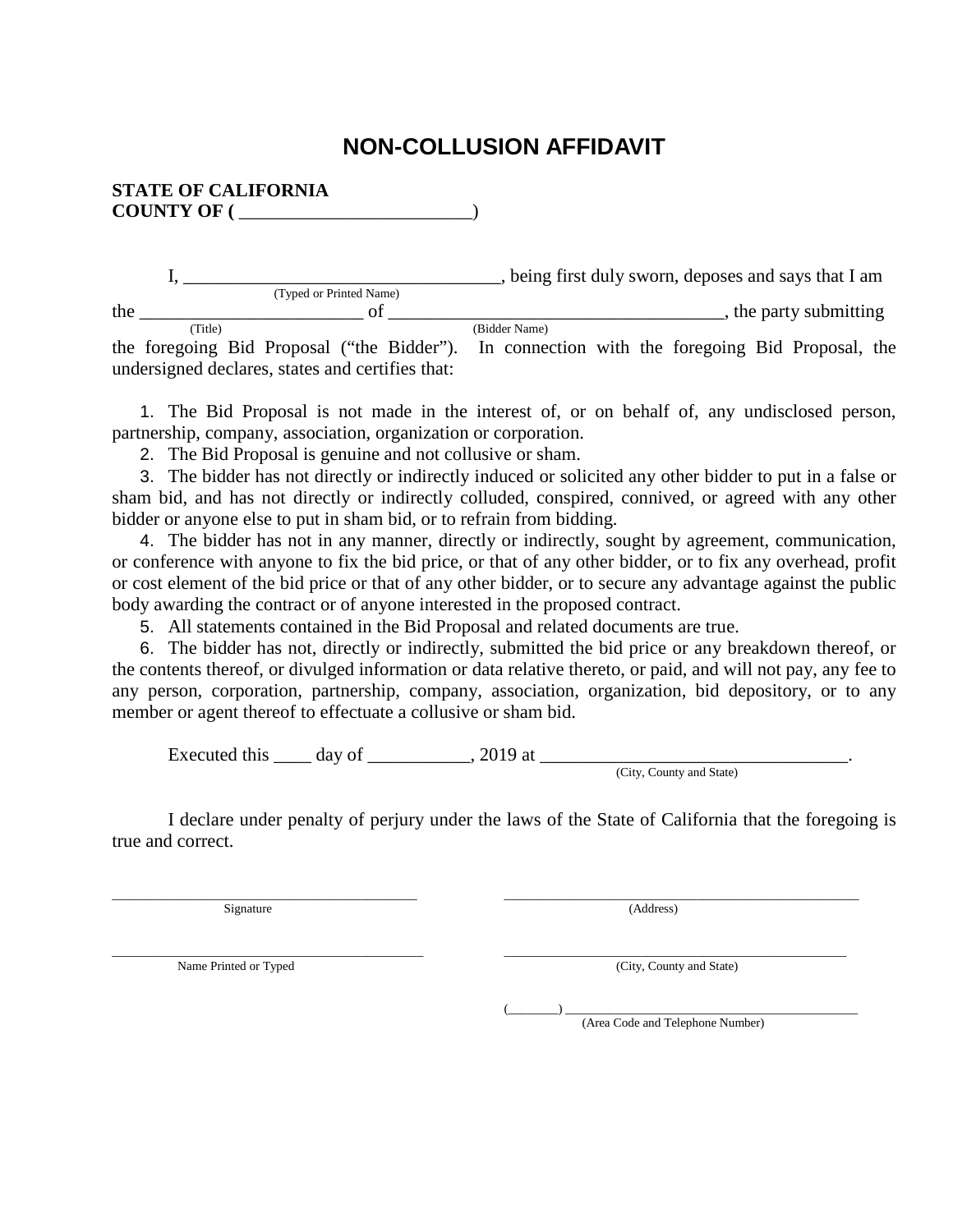#### **VERIFICATION OF PRE-QUALIFICATION APPLICATION INFORMATION**

|  | тще |  |
|--|-----|--|

\_\_\_\_\_\_\_\_\_\_\_\_\_\_\_\_\_\_\_\_\_\_\_\_\_\_, declare and state as follows:

(Bidder Name)

- 1. I am authorized to execute this Verification of Pre-Qualification Application Information on behalf of the above-identified Bidder.
- 2. I have reviewed the Pre-Qualification Application submitted by the Bidder to the District.
- 3. There have been no material adverse changes to the information provided by the Bidder to the District in the Pre-Qualification Application submitted by the Bidder.
- 4. I have personal knowledge of the absence of any material adverse changes to the information provided by the Bidder in its Pre-Qualification Application and/or I have conducted all necessary and appropriate inquiries to ascertain that there have been no material adverse changes in the information provided by the Bidder in its Pre-Qualification Application.

I declare under penalty of perjury under California law that the foregoing is true and correct.

Dated: \_\_\_\_\_\_\_\_\_\_\_\_\_\_\_\_\_\_\_ \_\_\_\_\_\_\_\_\_\_\_\_\_\_\_\_\_\_\_\_\_\_\_\_\_\_\_\_\_\_\_\_\_\_\_\_\_

(Signature)

\_\_\_\_\_\_\_\_\_\_\_\_\_\_\_\_\_\_\_\_\_\_\_\_\_\_\_\_\_\_\_\_\_\_\_\_\_ (Title)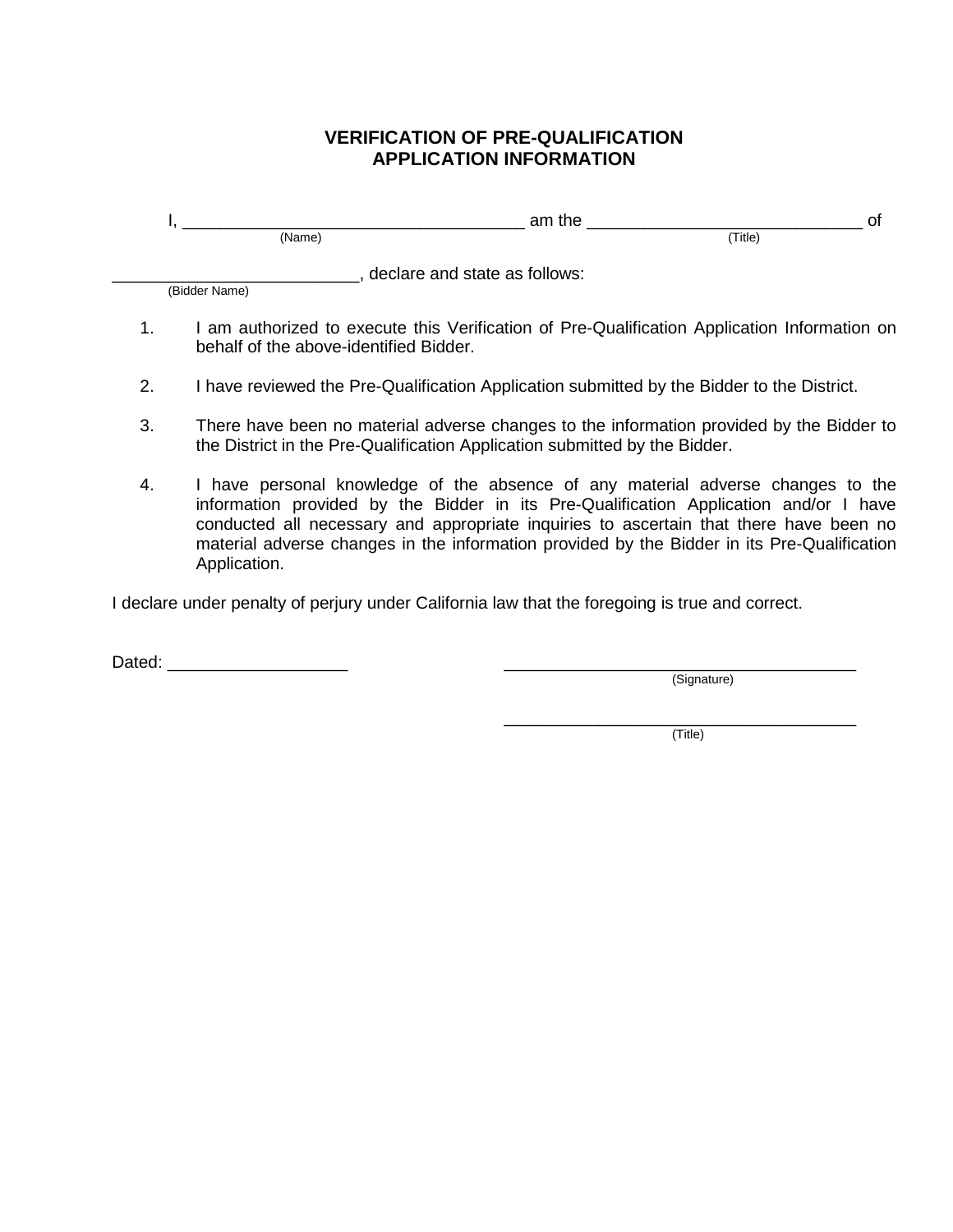#### DOCUMENT 00 43 13 **BID BOND**

**(Note: If Bidder is providing a bid bond as its bid security, Bidder must use this form, NOT a surety company form.)**

KNOW ALL PERSONS BY THESE PRESENTS:

| That the undersigned,     | , as Principal ("Principal"),                                                                                        |
|---------------------------|----------------------------------------------------------------------------------------------------------------------|
| and.                      | as Surety ("Surety"), a corporation                                                                                  |
|                           | organized and existing under and by virtue of the laws of the State of _____ and authorized to do business as a      |
|                           | surety in the State of California, are held and firmly bound unto the Solano Community College District ("District") |
|                           | of Solano County, State of California, as Obligee, in an amount equal to ten percent (10%) of the Base Bid plus      |
| alternates, in the sum of |                                                                                                                      |
|                           | Dollars (\$                                                                                                          |

lawful money of the United States of America, for the payment of which sum well and truly to be made, we, and each of us, bind ourselves, our heirs, executors, administrators, successors, and assigns, jointly and severally, firmly by these presents.

THE CONDITION OF THIS OBLIGATION IS SUCH that whereas the Principal has submitted a bid to the District for all Work specifically described in the accompanying bid for the following project: \_\_\_\_\_\_\_\_\_\_\_\_\_\_\_\_\_\_\_\_\_\_\_\_\_\_\_\_\_\_\_\_\_\_\_\_\_\_ ("Project" or "Contract").

NOW, THEREFORE, if the Principal is awarded the Contract and, within the time and manner required under the Contract Documents, after the prescribed forms are presented to Principal for signature, enters into a written contract, in the prescribed form in accordance with the bid, and files two bonds, one guaranteeing faithful performance and the other guaranteeing payment for labor and materials as required by law, and meets all other conditions to the Contract between the Principal and the District becoming effective, or if the Principal shall fully reimburse and save harmless the District from any damage sustained by the District through failure of the Principal to enter into the written contract and to file the required performance and labor and material bonds, and to meet all other conditions to the Contract between the Principal and the District becoming effective, then this obligation shall be null and void; otherwise, it shall be and remain in full force and effect. The full payment of the sum stated above shall be due immediately if Principal fails to execute the Contract within seven (7) days of the date of the District's Notice of Award to Principal.

Surety, for value received, hereby stipulates and agrees that no change, extension of time, alteration or addition to the terms of the Contract or the call for bids, or to the work to be performed thereunder, or the specifications accompanying the same, shall in any way affect its obligation under this bond, and it does hereby waive notice of any such change, extension of time, alteration or addition to the terms of the Contract or the call for bids, or to the work, or to the specifications.

In the event suit is brought upon this bond by the District and judgment is recovered, the Surety shall pay all costs incurred by the District in such suit, including a reasonable attorneys' fee to be fixed by the Court. If the District awards the bid, the security of unsuccessful bidder(s) shall be returned within sixty (60) days from the time the award is made. Unless otherwise required by law, no bidder may withdraw its bid for ninety (90) days after the date of the bid opening.

|     |        | IN WITNESS WHEREOF, this instrument has been duty executed by the Principal and Surety above named, on |
|-----|--------|--------------------------------------------------------------------------------------------------------|
| the | dav of |                                                                                                        |

Principal

**Surety** 

By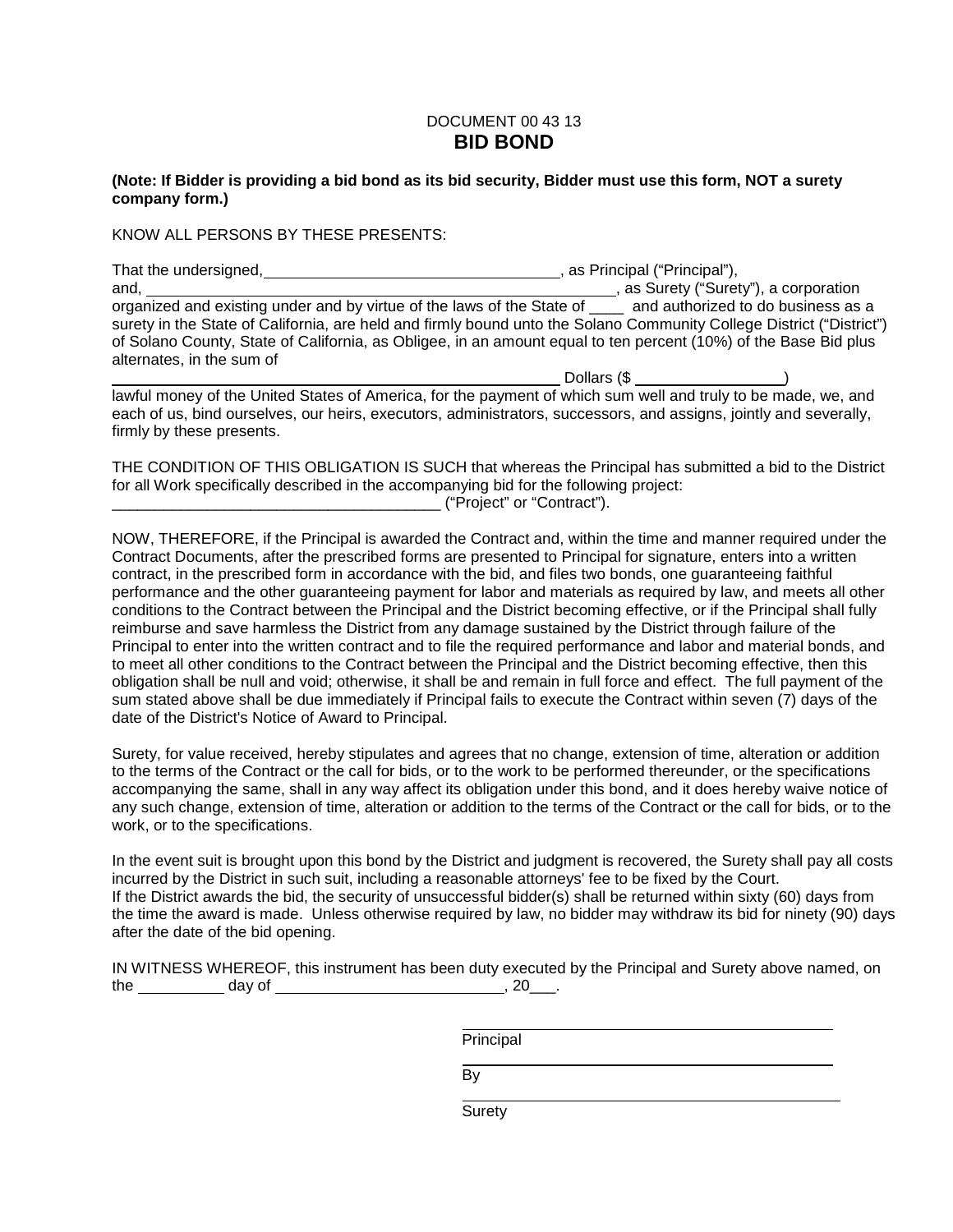By

Name of California Agent of Surety

Address of California Agent of Surety

Telephone Number of California Agent of Surety

**Bidder must attach Power of Attorney and Certificate of Authority for Surety and a Notarial Acknowledgment for all Surety's signatures. The California Department of Insurance must authorize the Surety to be an admitted Surety Insurer.**

END OF DOCUMENT